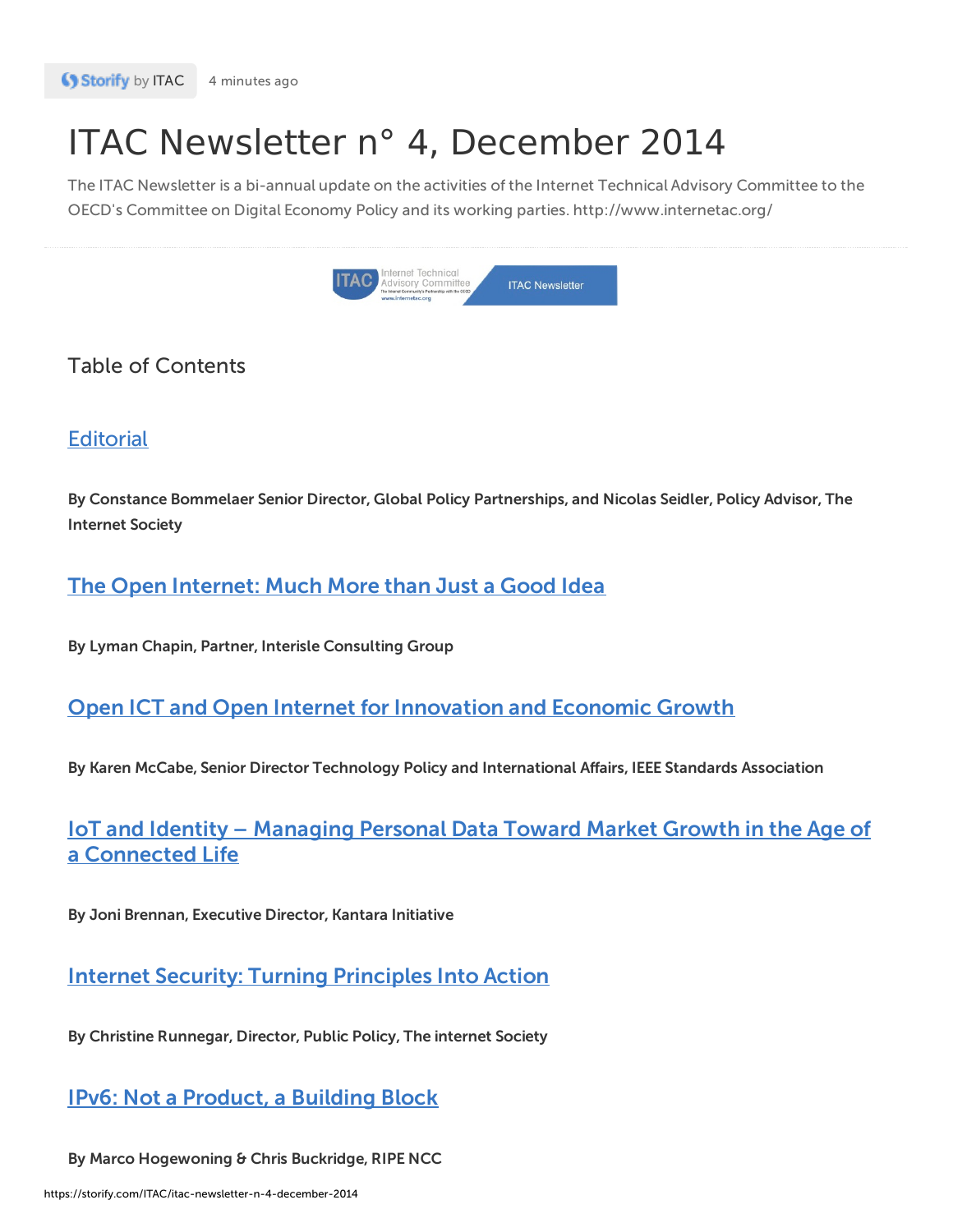# The IANA [Stewardship](https://www.internetac.org/?p=2286) Transition

By ICANN

## Previous Newsletters

[Newsletter](https://www.internetac.org/?p=1599) N°1 [Newsletter](https://www.internetac.org/?p=1781) N°2 [Newsletter](https://storify.com/ITAC/itac-newsletter-n-3-june-2014) N°3



## ITAC " EDITORIAL: An open Internet for economic and social [development](https://www.internetac.org/archives/2242)

As the contours of the 2016 OECD Ministerial on the Digital Economy become clearer, many key priority issues require the attention of governments who seek to reap the benefits of the

[INTERNETAC](https://www.internetac.org) Internet economy.



## ITAC " The Open [Internet:](https://www.internetac.org/?p=2245) Much More than Just a Good Idea

We've all used the term "Open Internet" so often, in so many different contexts, that we tend to assume that everyone knows what it means-and that it means the same thing to everyone!

[INTERNETAC](https://www.internetac.org)



## ITAC " Open ICT and Open Internet for Innovation and Economic Growth

The relationship between open information communications technologies (ICTs) and an open Internet has enabled transformational and impactful developments. It has evolved the Internet to a universal platform supporting unprecedented

[INTERNETAC](https://www.internetac.org) connection among world citizens-providing a powerful means for collective awareness, information sharing and problem solving.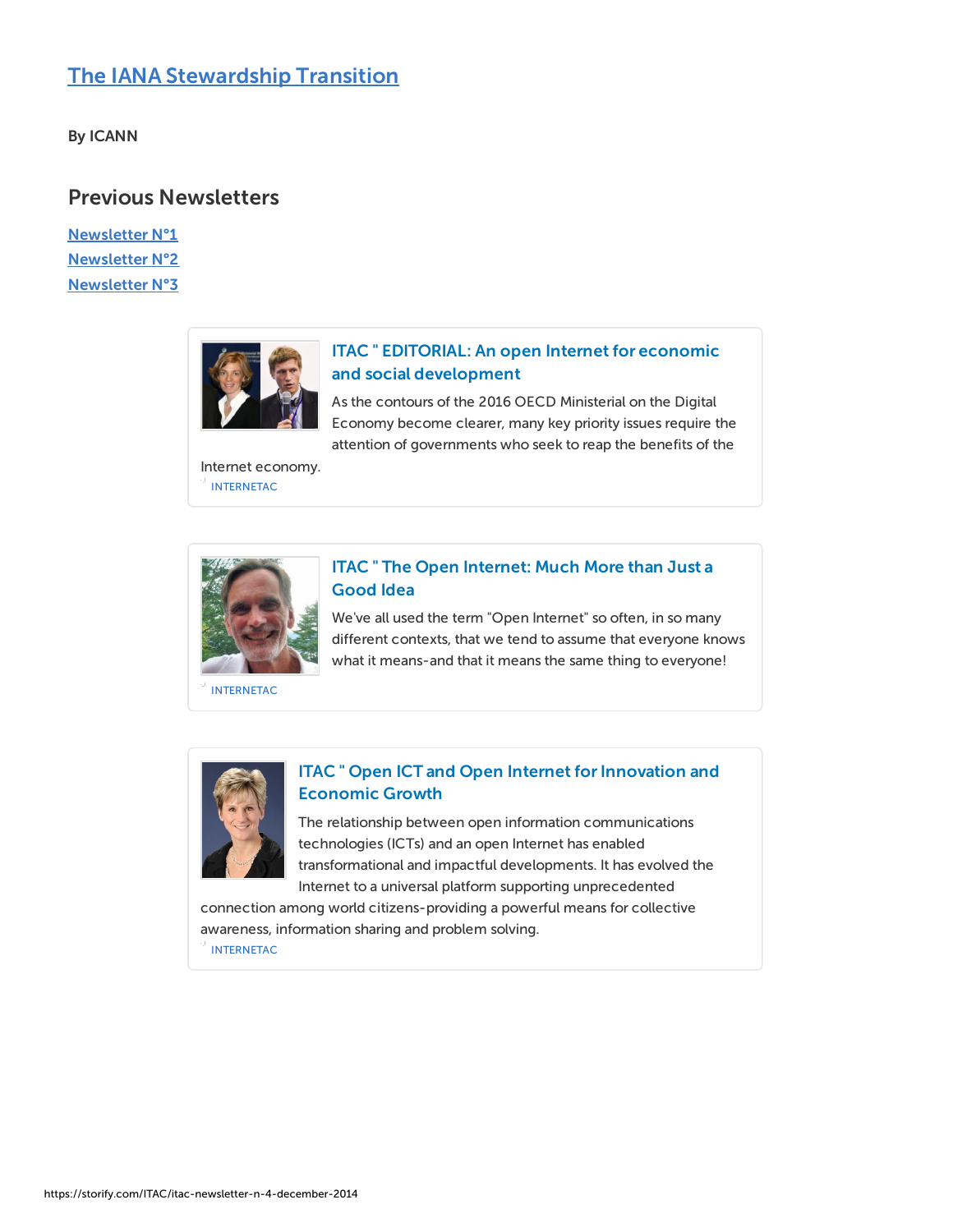

## ITAC " IoT and Identity - Managing Personal Data Toward Market Growth in the Age of a [Connected](https://www.internetac.org/archives/2260) Life

Adoption of Internet of Things (IoT) technology for everyday life presents a wealth of opportunities that leverage the human-to-

device connection for new opportunities. Today IoT is the enabler of Machine-to-Machine communications (M2M). More and more, IoT converged with Identity services represents a powerful equation that brings identity, security, software, hardware, policy and privacy priorities to the forefront.

[INTERNETAC](https://www.internetac.org)



## ITAC " Internet Security: Turning [Principles](https://www.internetac.org/?p=2254) Into Action

In Paris this week, OECD stakeholders are conferring on a set of new guidelines regarding security that could prove to be as

globally influential as the 1980 OECD Privacy Guidelines. At the core of this work, there is a common appreciation that the success of the global digital economy is highly dependent on an open globally-accessible decentralized Internet.

[INTERNETAC](https://www.internetac.org)



### ITAC " IPv6: Not a [Product,](https://www.internetac.org/2014/12/08/ipv6-not-a-product-a-building-block/) a Building Block

Debate about the need for speedy adoption of IPv6 has been going on since its inception as the next generation Internet

Protocol (IPNG) in the mid nineties. Even in the early design phases, the question arose of how to enable a smooth transition, and key features of the protocol were designed to create a non-disruptive migration path from the existing protocol (IPv4) to the new technology that we all now know as IPv6.

[INTERNETAC](https://www.internetac.org)



#### ITAC " The IANA [Stewardship](https://www.internetac.org/?p=2286) Transition

The Internet may have its roots in the United States, but over the past two decades it has expanded exponentially around the world to the benefit of billions.